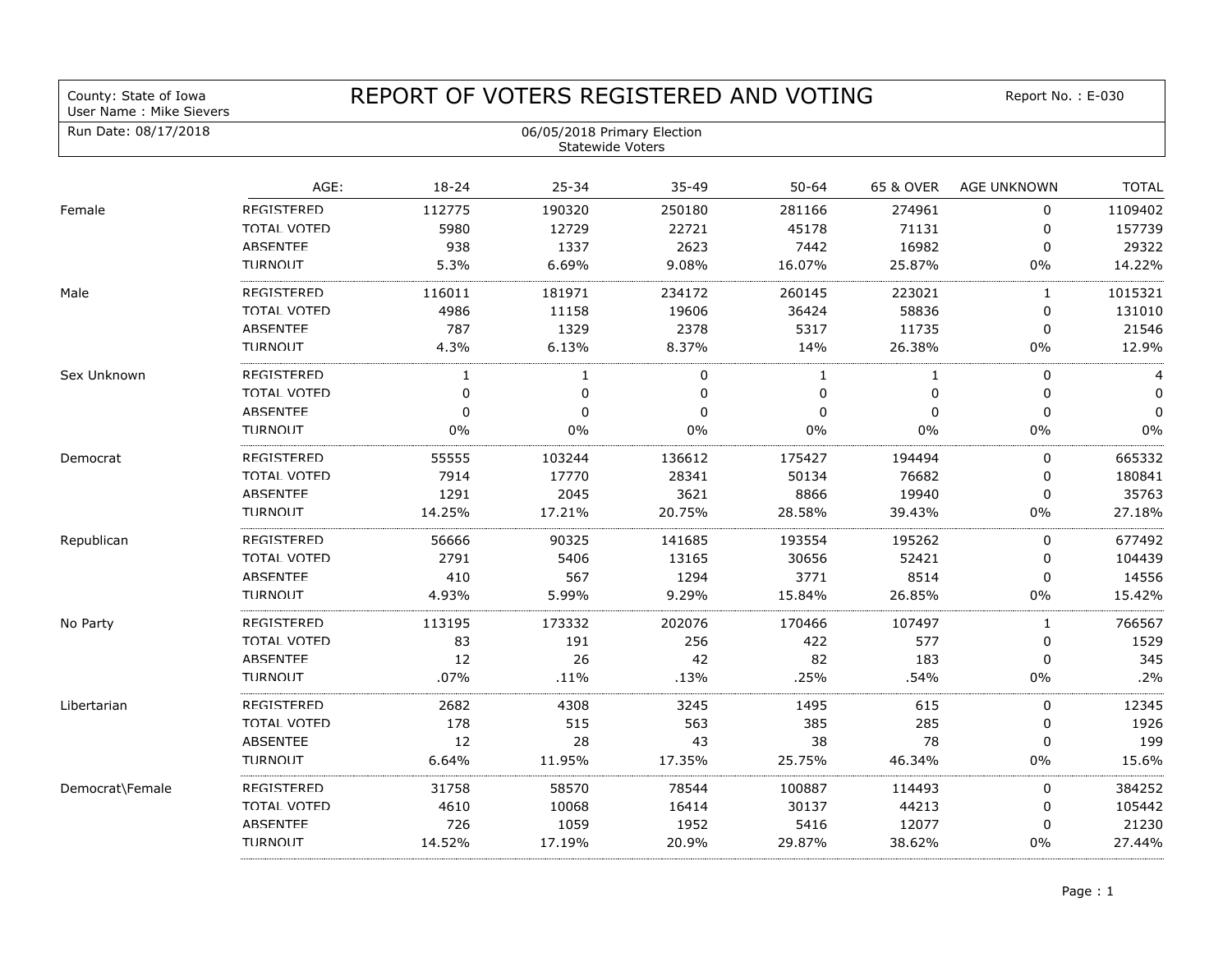## County: State of Iowa<br>User Name : Mike Sievers

## REPORT OF VOTERS REGISTERED AND VOTING

Report No. : E-030

| Run Date: 08/17/2018  | 06/05/2018 Primary Election<br>Statewide Voters |              |              |           |             |           |                    |              |
|-----------------------|-------------------------------------------------|--------------|--------------|-----------|-------------|-----------|--------------------|--------------|
|                       | AGE:                                            | 18-24        | 25-34        | $35 - 49$ | $50 - 64$   | 65 & OVER | <b>AGE UNKNOWN</b> | <b>TOTAL</b> |
| Democrat\Male         | REGISTERED                                      | 23796        | 44674        | 58068     | 74540       | 80001     | 0                  | 281079       |
|                       | TOTAI VOTFD                                     | 3304         | 7702         | 11927     | 19997       | 32469     | 0                  | 75399        |
|                       | <b>ABSENTFF</b>                                 | 565          | 986          | 1669      | 3450        | 7863      | 0                  | 14533        |
|                       | TURNOUT                                         | 13.88%       | 17.24%       | 20.54%    | 26.83%      | 40.59%    | $0\%$              | 26.82%       |
| Democrat\ Sex Unknown | REGISTERED                                      | $\mathbf{1}$ | 0            | 0         | $\mathbf 0$ | 0         | 0                  | 1            |
|                       | TOTAI VOTFD                                     | 0            | 0            | 0         | 0           | 0         | 0                  | $\Omega$     |
|                       | <b>ARSENTFF</b>                                 | 0            | 0            | 0         | $\mathbf 0$ | 0         | 0                  | $\Omega$     |
|                       | <b>TURNOUT</b>                                  | 0%           | $0\%$        | $0\%$     | 0%          | 0%        | $0\%$              | 0%           |
| Republican\Female     | REGISTERED                                      | 24197        | 40621        | 65129     | 91585       | 102600    | 0                  | 324132       |
|                       | TOTAI VOTFD                                     | 1253         | 2374         | 5963      | 14663       | 26494     | 0                  | 50747        |
|                       | <b>ABSENTEF</b>                                 | 199          | 255          | 632       | 1966        | 4766      | $\mathbf 0$        | 7818         |
|                       | <b>TURNOUT</b>                                  | 5.18%        | 5.84%        | 9.16%     | 16.01%      | 25.82%    | $0\%$              | 15.66%       |
| Republican\Male       | REGISTERED                                      | 32469        | 49704        | 76556     | 101969      | 92662     | 0                  | 353360       |
|                       | TOTAI VOTFD                                     | 1538         | 3032         | 7202      | 15993       | 25927     | 0                  | 53692        |
|                       | <b>ARSFNTFF</b>                                 | 211          | 312          | 662       | 1805        | 3748      | 0                  | 6738         |
|                       | <b>TURNOUT</b>                                  | 4.74%        | 6.1%         | 9.41%     | 15.68%      | 27.98%    | $0\%$              | 15.19%       |
| No Party\Female       | REGISTERED                                      | 55408        | 88967        | 105030    | 87940       | 57545     | 0                  | 394890       |
|                       | TOTAI VOTED                                     | 47           | 105          | 140       | 223         | 299       | 0                  | 814          |
|                       | <b>ABSENTFF</b>                                 | 6            | 12           | 24        | 46          | 96        | 0                  | 184          |
|                       | <b>TURNOUT</b>                                  | .08%         | .12%         | .13%      | .25%        | .52%      | 0%                 | .21%         |
| No Party\Male         | REGISTERED                                      | 57787        | 84364        | 97046     | 82525       | 49951     | $\mathbf{1}$       | 371674       |
|                       | TOTAI VOTFD                                     | 36           | 86           | 116       | 199         | 278       | 0                  | 715          |
|                       | <b>ABSENTFF</b>                                 | 6            | 14           | 18        | 36          | 87        | 0                  | 161          |
|                       | <b>TURNOUT</b>                                  | .06%         | $.1\%$       | .12%      | .24%        | .56%      | 0%                 | .19%         |
| No Party\ Sex Unknown | REGISTERED                                      | 0            | $\mathbf{1}$ | 0         | 1           | 1         | 0                  | 3            |
|                       | TOTAI VOTED                                     | 0            | 0            | 0         | 0           | 0         | 0                  | $\Omega$     |
|                       | <b>ABSENTFF</b>                                 | 0            | 0            | 0         | $\pmb{0}$   | 0         | 0                  | $\Omega$     |
|                       | <b>TURNOUT</b>                                  | 0%           | $0\%$        | $0\%$     | 0%          | 0%        | $0\%$              | 0%           |
| Libertarian\Female    | REGISTERED                                      | 1104         | 1627         | 1134      | 597         | 268       | 0                  | 4730         |
|                       | TOTAI VOTED                                     | 70           | 180          | 203       | 154         | 124       | $\Omega$           | 731          |
|                       | <b>ABSENTFF</b>                                 | 7            | 11           | 14        | 13          | 42        | 0                  | 87           |
|                       | <b>TURNOUT</b>                                  | 6.34%        | 11.06%       | 17.9%     | 25.8%       | 46.27%    | $0\%$              | 15.45%       |